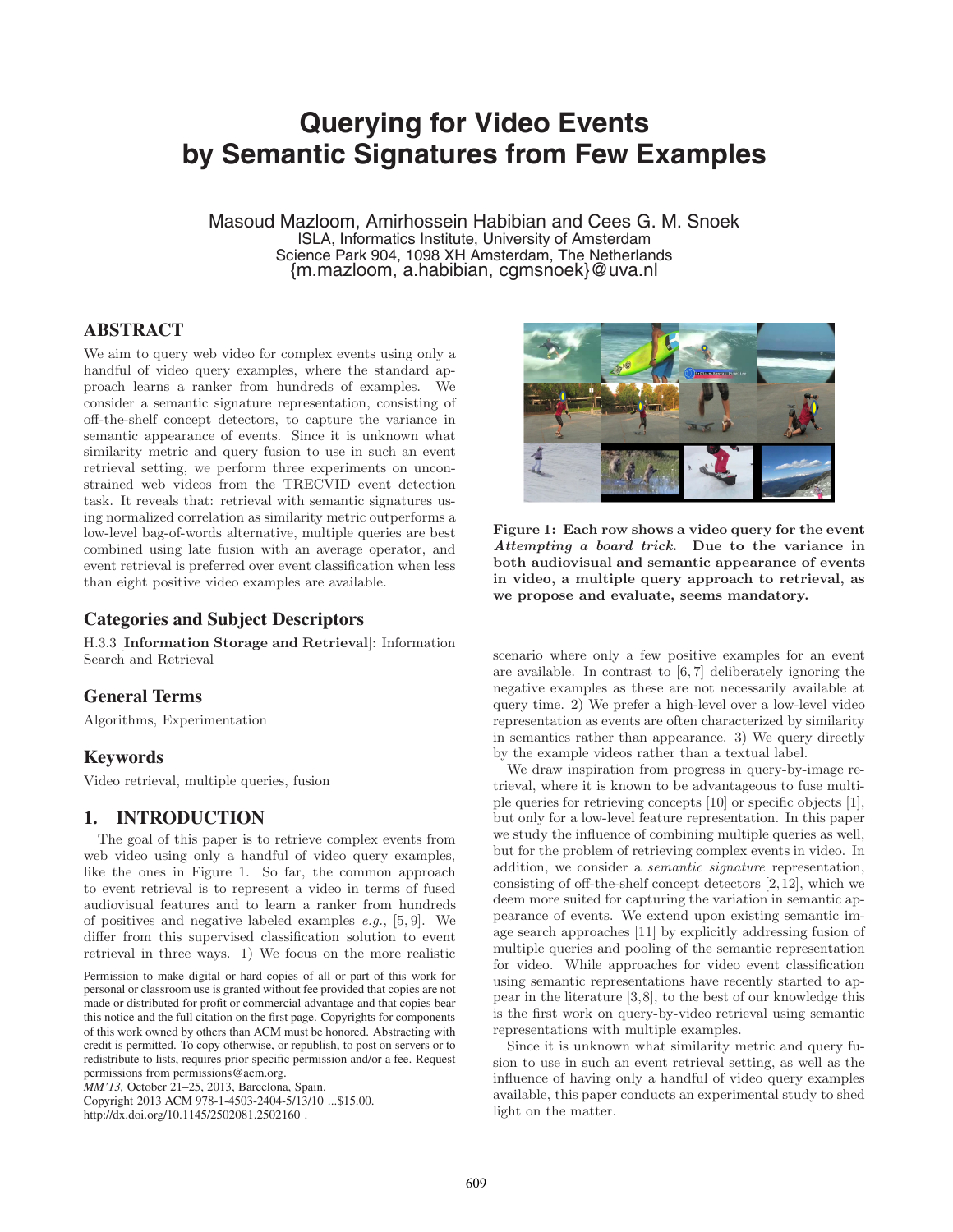# **2. SEMANTIC QUERY FUSION**

### **2.1 Semantic Signatures**

A video representation based on semantic signatures has the advantage of evaluating video similarity at a higher level of abstraction, and therefore potentially better semantic generalization than what is possible with a low level bag-ofwords representation. To arrive at a semantic representation for video retrieval, we consider a lexicon consisting of *n* concept detectors that include *scenes, objects, people*, and *activities*. Thanks to efforts like TRECVID [12] and ImageNet [2] these detectors are commonly available these days, *e.g.*, [3, 8]. We compute concept detector scores per video frame, which are extracted once every *s* seconds. By concatenating and normalizing the detector outputs, each frame is represented by a concept score histogram of *n* elements. Finally the concept score histograms are aggregated into a video-level representation by average-pooling, which is known to be a stable choice for video classification [8]. We call the final histogram of concept detector scores a semantic signature.

#### **2.2 Similarity Metrics**

There are many well known methods for measuring the similarity distance between two histograms, see Table 1. However, it is not clear what metric is the most suited for the purpose of querying video by semantic signatures. In a semantic signature the presence of a concept is much more descriptive than absence of the concept. Hence, we expect that a similarity metric which only relies on the difference between elements while ignoring their values, such as the chi-square and histogram intersection, perform worse for retrieval. To illustrate, consider the cases where two videos contain a certain concept with the same probability. For the first case suppose this probability is 1 for both videos, and for the second case they are 0. From the chi-square point of view for both cases the similarity is identical. However, we know that for the second case the video content is different. A different semantic signature that results in the same similarity is problematic for fusing multiple queries. Since normalized correlation explicitly considers the value of the histogram elements, we expect this metric to be more suited. The same holds for metrics inspired by information theoretic divergence such as Kullback-Leibler and Jensen-Shannon.

#### **2.3 Query Fusion**

Since a single video query cannot cover all possible semantic variations of an event (see Figure 1), we consider a retrieval scenario where a limited set of video example queries is available. In such a multi query scenario, it is important to select the appropriate query fusion. We consider early and late query fusion. In early query fusion we simply combine the semantic signatures of each query into a single signature, which we call *signature pooling*. To arrive at a single signature, we consider both the average and max operator. In early query fusion, we query videos in the test set based on a single semantic signature, making it a very efficient query method. In contrast, for late query fusion, we search the test set based on each query individually making it slightly more demanding than early query fusion. For late query fusion we combine the retrieval results afterwards by *score pooling*. Again, we consider both the average and max operator. We anticipate that the average opera-

**Table 1: Similarity metrics that we consider when querying for video events by a semantic signature containing** *n* **concept detector scores, where** *q* **and** *d* **are two semantic signatures for the query and a retrieved video, respectively.**

| Similarity Metric             | Formula                                                                                                           |
|-------------------------------|-------------------------------------------------------------------------------------------------------------------|
| Normalized Correlation        | $\frac{\sum_{i=1}^{n} q_i * d_i}{\sqrt{\sum_{i=1}^{n} q_i^2} * \sqrt{\sum_{i=1}^{n} d_i^2}}$                      |
| Kullback-Leibler              | $\sum_{i=1}^n q_i \log(\frac{q_i}{d_i})$                                                                          |
| <i>Histogram Intersection</i> | $\frac{\sum_{i=1}^n min(q_i, d_i)}{min(\sum_{i=1}^n q_i, \sum_{i=1}^n d_i)}$                                      |
| $Chi-Square$                  | $\frac{1}{2}\sum_{i=1}^{n}\frac{(q_i-d_i)^2}{(q_i+d_i)^2}$                                                        |
| Jensen-Shannon                | $\frac{1}{2}\sum_{i=1}^n q_i \log(\frac{2q_i}{q_i+d_i}) + \frac{1}{2}\sum_{i=1}^n d_i \log(\frac{2d_i}{d_i+d_i})$ |

tor is preferred for both early and late query fusion, as it decreases the influence of noisy or irrelevant concept scores. Continuing the example from Figure 1, the average operator decreases the effect of the concepts *monkey* and *animal* which appear in the query at the bottom.

In order to establish the effectiveness of using query fusion with semantic signatures for video event retrieval, we perform three experiments on a large corpus of challenging real-world web video.

# **3. EXPERIMENTAL SETUP**

#### **3.1 Data Sets**

**Video data** For the event retrieval experiments, we rely on the web video training corpus from the TRECVID 2012 Multimedia Event Detection task [12]. It comes with ground truth annotations at video level for 25 real-world events, including life events, instructional events, sport events, etc.. Following the protocol for event classification outlined in [3], we split the corpus into two partitions: consisting of 1,736 and 4,434 videos respectively. In this paper we use the first partition as the *query set* that consist of several queries for each of 25 event classes (and an additional set of 7,104 negatives which we use for comparison against event classification approaches). We report all results on the second partition, the independent *test set*.

**Concept detectors** For ease of comparison we adopt the publicly available concept detector scores for this dataset provided by [3]. It consists of a lexicon of 1,346 concept detectors. The 1,346 concept detectors are trained using the training data for 346 concepts from the TRECVID 2012 Semantic Indexing task [12] and for 1,000 objects from the ImageNet Large-Scale Visual Recognition Challenge 2011 [2]. The detectors are trained using a linear SVM atop a standard bag-of-words of densely sampled color SIFT with Fisher vector coding and spatial pyramids, for implementation details see [3]. The concept scores are computed for 1 frame every 2 seconds. We convert them into semantic signatures using the procedure outline in Section 2.1. We experimented with the length of the signature and observed only a small retrieval performance difference when increasing length from 500 to 1,346 concepts. For all the reported experiments we use the full, length as it provided the best retrieval result overall.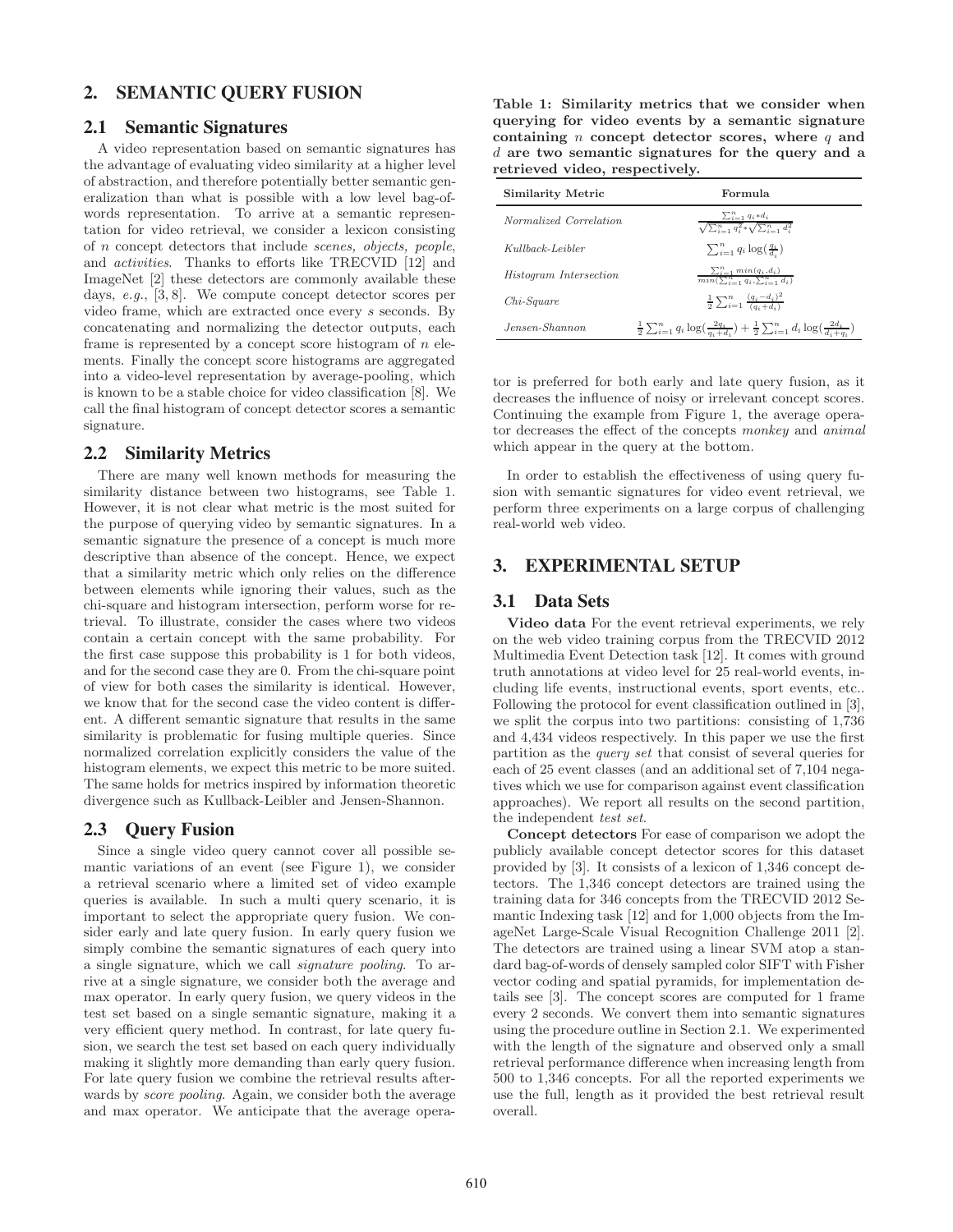**Table 2: Experiment 1: Single Query Baseline. The results are averaged over 25 events and repeated 500 times. Best MAP result in bold. We observe only a minimal variance for all events, therefore not shown.**

|                      |       | Similarity Metric                                                     |       |       |              |                |  |  |
|----------------------|-------|-----------------------------------------------------------------------|-------|-------|--------------|----------------|--|--|
| Video representation |       | Random Normalized Correlation Kullback-Leibler Histogram Intersection |       |       | $Chi-Square$ | Jensen-Shannon |  |  |
| Semantic signature   | 0.011 | 0.059                                                                 | 0.054 | 0.033 | 0.030        | 0.053          |  |  |
| Bag-of-words         | 0.011 | 0.046                                                                 | 0.040 | 0.032 | 0.024        | 0.038          |  |  |

**Table 3: Experiment 2: Early vs Late Query Fusion. For the fusion we sample eight queries per iteration. The results are averaged over 25 events and repeated 500 times. Best MAP result in bold. We observe only a minimal variance for all events, therefore not shown.**

|                                   |                          |              | Early Query Fusion |            | Late Query Fusion |       |
|-----------------------------------|--------------------------|--------------|--------------------|------------|-------------------|-------|
| Event category                    | <b>Available Queries</b> | Single Query | AVG                | <b>MAX</b> | AVG               | MAX   |
| Attempting a board trick          | 98                       | 0.062        | 0.123              | 0.058      | 0.135             | 0.117 |
| Feeding an animal                 | 95                       | 0.023        | 0.056              | 0.052      | 0.069             | 0.030 |
| Landing a fish                    | 71                       | 0.086        | 0.120              | 0.102      | 0.128             | 0.061 |
| Wedding ceremony                  | 69                       | 0.078        | 0.232              | 0.089      | 0.294             | 0.037 |
| Working on a woodworking project  | 79                       | 0.026        | 0.092              | 0.086      | 0.087             | 0.037 |
| Birthday party                    | 121                      | 0.055        | 0.151              | 0.184      | 0.159             | 0.054 |
| Changing a vehicle tire           | 75                       | 0.045        | 0.106              | 0.078      | 0.118             | 0.027 |
| Flash mob gathering               | 115                      | 0.175        | 0.254              | 0.224      | 0.305             | 0.115 |
| Getting a vehicle unstuck         | 85                       | 0.083        | 0.147              | 0.101      | 0.159             | 0.055 |
| Grooming an animal                | 91                       | 0.068        | 0.195              | 0.071      | 0.214             | 0.016 |
| Making a sandwich                 | 83                       | 0.047        | 0.141              | 0.087      | 0.138             | 0.020 |
| Parade                            | 105                      | 0.120        | 0.221              | 0.202      | 0.221             | 0.055 |
| Parkour                           | 75                       | 0.082        | 0.231              | 0.121      | 0.219             | 0.037 |
| Repairing an appliance            | 85                       | 0.082        | 0.213              | 0.146      | 0.221             | 0.028 |
| Working on a sewing project       | 86                       | 0.046        | 0.094              | 0.052      | 0.101             | 0.042 |
| Attempting a bike trick           | 43                       | 0.057        | 0.108              | 0.101      | 0.110             | 0.046 |
| Cleaning an appliance             | 43                       | 0.024        | 0.069              | 0.070      | 0.072             | 0.051 |
| Dog show                          | 43                       | 0.059        | 0.116              | 0.067      | 0.130             | 0.083 |
| Giving directions to a location   | 43                       | 0.022        | 0.102              | 0.010      | 0.114             | 0.006 |
| Marriage proposal                 | 43                       | 0.012        | 0.019              | 0.009      | 0.025             | 0.005 |
| Renovating a home                 | 43                       | 0.054        | 0.200              | 0.130      | 0.207             | 0.023 |
| Rock climbing                     | 43                       | 0.042        | 0.071              | 0.103      | 0.065             | 0.019 |
| Town hall meeting                 | 43                       | 0.036        | 0.060              | 0.113      | 0.055             | 0.076 |
| Winning a race without a vehicle  | 43                       | 0.065        | 0.083              | 0.074      | 0.085             | 0.121 |
| Working on a metal crafts project | 43                       | 0.021        | 0.029              | 0.022      | 0.030             | 0.015 |
| Mean average precision            |                          | 0.059        | 0.129              | 0.095      | 0.138             | 0.047 |

#### **3.2 Experiments**

*Experiment 1: Single query baseline* In this experiment we compare semantic signatures with a standard bag-ofwords using densely sampled SIFT descriptors with VLAD difference coding [4] using a 1024 words codebook. We consider all five similarity metrics from Table 1. We use all available queries once and report the average of their retrieval accuracy.

*Experiment 2: Early vs Late Query Fusion* To assess the effect of using multiple queries instead of using only one query, we compare the early and late query fusion schemes described in section 2.3. We perform the experiment using semantic signatures with the best similarity metric from experiment 1. We follow [1, 10, 11] and use eight queries per event, which we select randomly from all available queries. We compute the retrieval accuracy using early and late fusion. We repeat this process 500 times.

*Experiment 3: Event Retrieval vs Event Classification* In this experiment we compare event retrieval with event classification when only a limited number of positive examples are available. We vary the number of video queries (or positive examples) from 1 to 20 by randomly sampling from our pool of positive query examples. For event retrieval we use the best performing fusion scheme from experiment 2. For event classification we employ a linear Support Vector Machine on top of each semantic signature, similar to [3]. We consider the video query examples per event jointly as positive examples and the other videos from the

query set as negative examples. We also report results using an exemplar-SVM [7] trained on each individual positive query and all available negative examples, and then fused over all queries using average pooling. We measure event retrieval and event classification performance on the test set. We repeat this process 50 times for both event retrieval and event classification with different number of positive examples, and a fixed number of negatives for the event classification scenario. Note that we do not rely on negative examples for the event retrieval scenario.

**Evaluation criteria** The retrieval performance is measured in terms of the well known average precision (AP), which combines precision and recall into a single metric [12]. We also report the average retrieval performance over all events as the mean average precision (MAP).

#### **4. RESULTS**

*Experiment 1: Single query baseline* We present the results of experiment 1 in Table 2. While the overall MAP using a single query is modest, but always much better than random, the video representation using semantic signatures outperforms bag-of-words for all metrics. As expected, the semantic signatures can generalize better than the bag-ofwords. Table 2 also confirms that the normalized correlation metric and two information theory based metrics, are better than the histogram intersection and chi-square metrics for computing the similarity between events, as predicted in